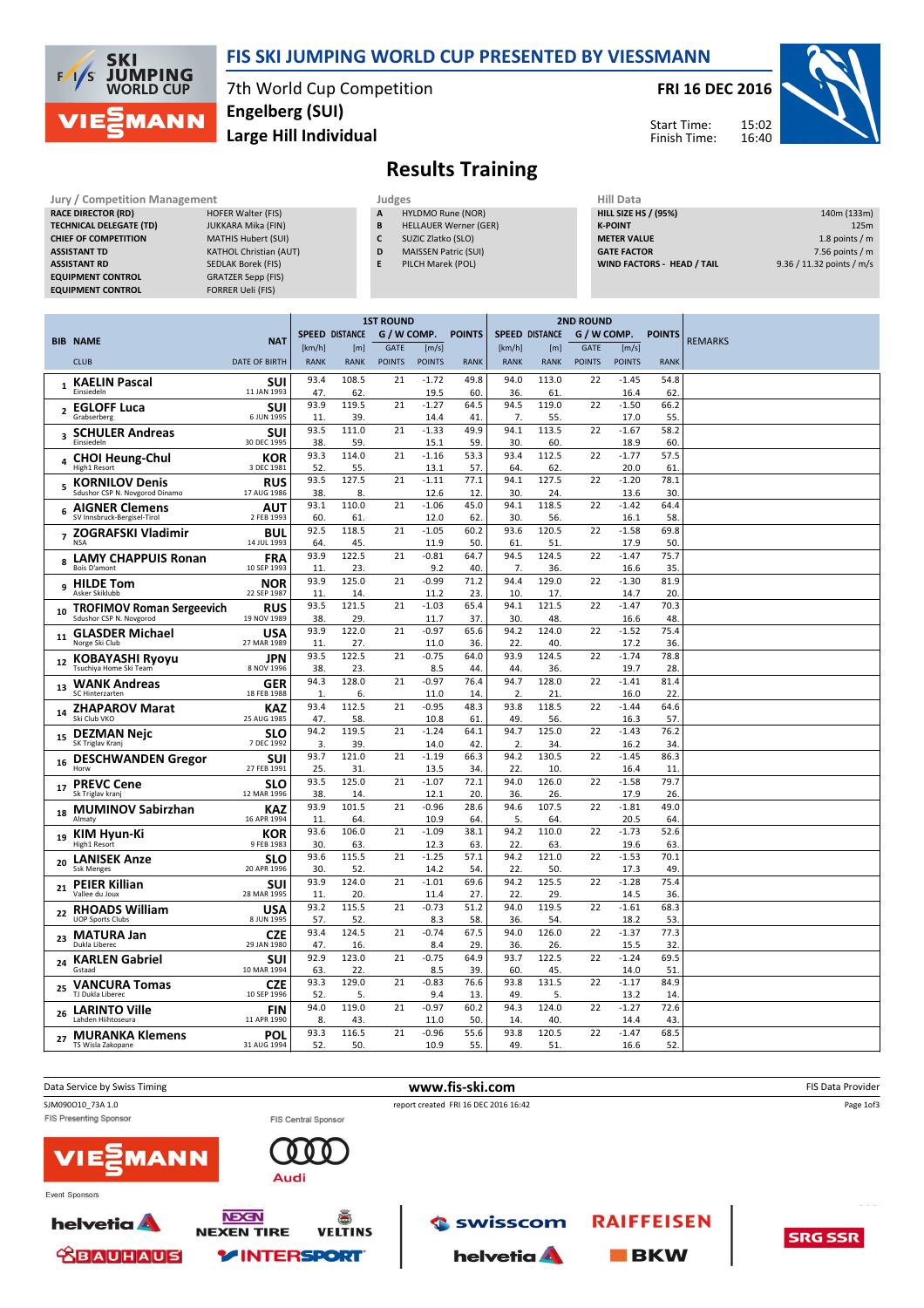



7th World Cup Competition Large Hill Individual Engelberg (SUI)

FRI 16 DEC 2016

Start Time: Finish Time:



Results Training

|    |                                                              |                           |                       |                       | <b>1ST ROUND</b>           |                        |               |                        |                    | <b>2ND ROUND</b>           |                 |               |                |
|----|--------------------------------------------------------------|---------------------------|-----------------------|-----------------------|----------------------------|------------------------|---------------|------------------------|--------------------|----------------------------|-----------------|---------------|----------------|
|    | <b>BIB NAME</b>                                              | <b>NAT</b>                |                       | <b>SPEED DISTANCE</b> | G / W COMP.<br><b>GATE</b> |                        | <b>POINTS</b> | <b>SPEED DISTANCE</b>  |                    | G / W COMP.<br><b>GATE</b> | [m/s]           | <b>POINTS</b> | <b>REMARKS</b> |
|    | <b>CLUB</b>                                                  | <b>DATE OF BIRTH</b>      | [km/h]<br><b>RANK</b> | [m]<br><b>RANK</b>    | <b>POINTS</b>              | [m/s]<br><b>POINTS</b> | <b>RANK</b>   | [km/h]<br><b>RANK</b>  | [m]<br><b>RANK</b> | <b>POINTS</b>              | <b>POINTS</b>   | <b>RANK</b>   |                |
| 28 | <b>SCHIFFNER Markus</b>                                      | AUT                       | 94.1                  | 120.0                 | 21                         | $-1.39$                | 66.7          | 94.6                   | 131.0              | 22                         | $-1.32$         | 85.7          |                |
|    | UVB Hinzenbach-Oberoesterreich<br><b>BICKNER Kevin</b>       | 5 JUN 1992<br><b>USA</b>  | 5.<br>94.1            | 34.<br>116.5          | 21                         | 15.7<br>$-1.22$        | 33.<br>58.5   | 5.<br>94.5             | 7.<br>125.0        | 22                         | 14.9<br>$-1.33$ | 12<br>75.1    |                |
| 29 | Norge Ski Club                                               | 23 SEP 1996               | 5.<br>93.6            | 50.<br>124.0          | 21                         | 13.8<br>$-1.28$        | 53.<br>72.7   | 7.<br>93.8             | 34.<br>121.5       | 22                         | 15.1<br>$-1.50$ | 38.<br>70.7   |                |
| 30 | SAKUYAMA Kento<br>Kitano Construction Corp.Ski Team          | JPN<br>3 JUL 1990         | 30.                   | 20.                   |                            | 14.5                   | 17.           | 49.                    | 48.                |                            | 17.0            | 46.           |                |
| 31 | <b>ZNISZCZOL Aleksander</b><br>WSS Wisla                     | POL<br>8 MAR 1994         | 93.6<br>30.           | 113.0<br>56.          | 21                         | $-1.37$<br>15.5        | 53.9<br>56.   | 93.9<br>44             | 117.5<br>58.       | 22                         | $-1.58$<br>17.9 | 64.4<br>58.   |                |
|    | 32 HLAVA Lukas<br>Dukla Liberec                              | <b>CZE</b><br>10 SEP 1984 | 93.6<br>30.           | 120.0<br>34.          | 21                         | $-1.46$<br>16.5        | 67.5<br>29.   | 94.3<br>14.            | 130.0<br>15.       | 22                         | $-1.28$<br>14.5 | 83.5<br>18.   |                |
| 33 | <b>KOUDELKA Roman</b><br><b>LSK Lomnice nad Popelkou</b>     | <b>CZE</b>                | 93.8                  | 118.0                 | 21                         | $-1.25$                | 61.6          | 94.3                   | 125.5              | 22                         | $-1.23$         | 74.8          |                |
| 34 | JANDA Jakub                                                  | 9 JUL 1989<br><b>CZE</b>  | 19.<br>93.5           | 46.<br>119.5          | 21                         | 14.2<br>$-1.33$        | 46.<br>65.2   | 14.<br>93.8            | 29.<br>124.5       | 22                         | 13.9<br>$-1.68$ | 39.<br>78.1   |                |
|    | Dukla Liberec<br><b>JOHANSSON Robert</b>                     | 27 APR 1978<br><b>NOR</b> | 38.<br>94.2           | 39.<br>120.0          | 21                         | 15.1<br>$-1.32$        | 38.<br>65.9   | 49.<br>94.4            | 36.<br>128.5       | 22                         | 19.0<br>$-1.36$ | 30.<br>81.7   |                |
| 35 | Soere Aal IL                                                 | 23 MAR 1990               | 3.<br>93.3            | 34.<br>122.5          | 21                         | 14.9<br>$-1.31$        | 35.<br>70.3   | 10<br>93.8             | 18.<br>123.0       | 22                         | 15.4<br>$-1.47$ | 21<br>73.0    |                |
| 36 | <b>KASAI Noriaki</b><br>Tsuchiya Home Ski Team               | JPN<br>6 JUN 1972         | 52.                   | 23.                   |                            | 14.8                   | 24.           | 49.                    | 42.                |                            | 16.6            | 41            |                |
| 37 | <b>AMMANN Simon</b><br><b>SSC Toggenburg</b>                 | SUI<br>25 JUN 1981        | 93.8<br>19.           | 129.5<br>4.           | 21                         | $-0.92$<br>10.4        | 78.5<br>9.    | 94.3<br>14             | 131.0<br>7.        | 22                         | $-1.28$<br>14.5 | 85.3<br>13.   |                |
| 38 | <b>STURSA Voitech</b><br>Dukla Liberec                       | <b>CZE</b><br>3 AUG 1995  | 93.5<br>38.           | 124.5<br>16.          | 21                         | $-1.34$<br>15.2        | 74.3<br>15.   | 94.0<br>36.            | 130.5<br>10.       | 22                         | $-1.23$<br>13.9 | 83.8<br>16.   |                |
| 39 | <b>BOYD-CLOWES Mackenzie</b><br>Altius Nordic Ski Club       | CAN<br>13 JUL 1991        | 93.8<br>19.           | 118.0<br>46.          | 21                         | $-1.41$<br>16.0        | 63.4<br>45.   | 94.4<br>10.            | 120.0<br>53.       | 22                         | $-1.46$<br>16.5 | 67.5<br>54.   |                |
| 40 | <b>TAKEUCHI Taku</b>                                         | JPN                       | 93.7                  | 124.5                 | 21                         | $-1.30$                | 73.8          | 93.9                   | 123.0              | 22                         | $-1.25$         | 70.6          |                |
| 41 | Kitano Construction Corp. Ski Club<br><b>HULA Stefan</b>     | 20 MAY 1987<br>POL        | 25.<br>93.2           | 16.<br>121.0          | 21                         | 14.7<br>$-1.24$        | 16.<br>66.8   | 44<br>93.8             | 42<br>126.5        | 22                         | 14.2<br>$-1.44$ | 47.<br>79.0   |                |
|    | KS Eve-nement Zakopane<br><b>FANNEMEL Anders</b>             | 29 SEP 1986<br><b>NOR</b> | 57.<br>93.8           | 31.<br>117.5          | 21                         | 14.0<br>$-1.26$        | 32.<br>60.8   | 49.<br>94.3            | 25.<br>123.0       | 22                         | 16.3<br>$-1.45$ | 27.<br>72.8   |                |
| 42 | Hornindal II                                                 | 13 MAY 1991               | 19.<br>93.7           | 48.<br>121.5          | 21                         | 14.3<br>$-1.64$        | 49.<br>72.3   | 14.<br>94.2            | 42<br>122.0        | 22                         | 16.4<br>$-1.48$ | 42<br>71.4    |                |
| 43 | <b>TEPES Jurij</b><br>SD Dolomiti                            | SLO<br>14 FEB 1989        | 25.                   | 29.                   |                            | 18.6                   | 19.           | 22.                    | 47.                |                            | 16.8            | 45.           |                |
|    | <b>KLIMOV Evgeniy</b><br>GBU TSTOVS Moskovskaya oblast Ski s | <b>RUS</b><br>3 FEB 1994  | 93.8<br>19.           | 119.0<br>43.          | 21                         | $-1.32$<br>14.9        | 64.1<br>42    | 94.3<br>14             | 126.0<br>26.       | 22                         | $-1.13$<br>12.8 | 74.6<br>40    |                |
| 45 | <b>ITO Daiki</b><br>Megmilk Snow Brand Ski Team              | JPN<br>27 DEC 1985        | 93.9<br>11            | 122.5<br>23.          | 21                         | $-1.27$<br>14.4        | 69.9<br>25.   | 94.3<br>14             | 131.5<br>5.        | 22                         | $-1.35$<br>15.3 | 87.0<br>9.    |                |
| 46 | <b>LEYHE Stephan</b>                                         | GER                       | 93.7                  | 126.5                 | 21                         | $-0.77$                | 71.4          | 94.2                   | 130.5              | 22                         | $-1.21$         | 83.6          |                |
| 47 | SC Willingen<br><b>FREITAG Richard</b>                       | 5 JAN 1992<br><b>GER</b>  | 25.<br>93.8           | 12.<br>124.5          | 21                         | 8.7<br>$-0.95$         | 22.<br>69.9   | 22<br>94.1             | 10.<br>132.0       | 22                         | 13.7<br>$-1.45$ | 17.<br>89.0   |                |
|    | <b>SG Nickelhuette Aue</b><br><b>WELLINGER Andreas</b>       | 14 AUG 1991<br>GER        | 19.<br>93.9           | 16.<br>121.0          | 21                         | 10.8<br>$-1.27$        | 25.<br>67.2   | 30.<br>94.0            | 4.<br>130.5        | 22                         | 16.4<br>$-1.30$ | 7.<br>84.6    |                |
| 48 | Sc Ruhpolding                                                | 28 AUG 1995               | 11.<br>93.5           | 31.<br>128.0          | 21                         | 14.4<br>$-1.17$        | 31.<br>78.6   | 36.<br>93.8            | 10.<br>128.0       | 22                         | 14.7<br>$-1.37$ | 15.<br>80.9   |                |
| 49 | <b>ZYLA Piotr</b><br>WSS Wisla                               | POL<br>16 JAN 1987        | 38.                   | 6.                    |                            | 13.2                   | 8.            | 49.                    | 21.                |                            | 15.5            | 24.           |                |
| 50 | <b>KUBACKI Dawid</b><br>TS Wisla Zakopane                    | POL<br>12 MAR 1990        | 94.0<br>8.            | 132.0<br>2.           | 21                         | $-1.07$<br>12.1        | 84.7<br>4.    | 94.2<br>22.            | 133.5<br>2.        | 22                         | $-1.34$<br>15.2 | 90.5<br>3.    |                |
| 51 | <b>HAYBOECK Michael</b><br>UVB Hinzenbach-Oberoesterreich    | AUT<br>5 MAR 1991         | 94.0<br>8.            | 137.0<br>$\mathbf{1}$ | 21                         | $-0.75$<br>8.5         | 90.1<br>1.    | 94.7<br>$\overline{2}$ | 136.0<br>1.        | 22                         | $-1.10$<br>12.5 | 92.3<br>2.    |                |
| 52 | <b>GEIGER Karl</b><br>SC 1906 Oberstdorf                     | <b>GER</b><br>11 FEB 1993 | 93.7<br>25.           | 120.0<br>34.          | 21                         | $-0.90$<br>10.2        | 61.2<br>48.   | 94.3<br>14.            | 122.5<br>45.       | 22                         | $-1.44$<br>16.3 | 71.8<br>44    |                |
| 53 | <b>DESCOMBES SEVOIE Vincent</b><br>Douanes - Chamonix        | <b>FRA</b><br>9 JAN 1984  | 93.6                  | 127.5                 | 21                         | -1.29                  | 79.1          | 93.9                   | 128.0              | 22                         | -1.31           | 80.2<br>25.   |                |
|    | <sub>54</sub> STJERNEN Andreas                               | <b>NOR</b>                | 30.<br>94.3           | 8.<br>130.5           | 21                         | 14.6<br>$-0.74$        | 6.<br>78.3    | 44.<br>94.8            | 21.<br>125.5       | 22                         | 14.8<br>$-1.53$ | 78.2          |                |
| 55 | Sprova IL<br><b>PREVC Peter</b>                              | 30 JUL 1988<br><b>SLO</b> | 1.<br>93.5            | 3.<br>127.0           | 20                         | 8.4<br>$-0.80$         | 10<br>77.8    | 1.<br>93.9             | 29.<br>131.0       | 21                         | 17.3<br>$-1.26$ | 29.<br>90.2   |                |
|    | SK Triglav Kranj<br><sub>56</sub> KOFLER Andreas             | 20 SEP 1992<br><b>AUT</b> | 38.<br>94.1           | 10.<br>120.0          | 5.1<br>20                  | 9.1<br>$-1.47$         | 11<br>72.7    | 44.<br>94.4            | 7.<br>128.5        | 5.1<br>21                  | 14.3<br>$-1.45$ | 4.<br>87.8    |                |
|    | SV Innsbruck-Bergisel-Tirol<br><sub>57</sub> FETTNER Manuel  | 17 MAY 1984<br><b>AUT</b> | 5.<br>93.1            | 34.<br>115.5          | 5.1<br>20                  | 16.6<br>$-1.73$        | 17.<br>67.6   | 10.<br>93.6            | 18.<br>125.5       | 5.1<br>21                  | 16.4<br>$-1.34$ | 8.<br>81.2    |                |
|    | SV Innsbruck-Bergisel-Tirol                                  | 17 JUN 1985               | 60.                   | 52.                   | 5.1                        | 19.6                   | 28.           | 61.                    | 29.                | 5.1                        | 15.2            | 23.           |                |
| 58 | <b>EISENBICHLER Markus</b><br><b>TSV Siegsdorf</b>           | GER<br>3 APR 1991         | 93.4<br>47.           | 111.0<br>59.          | 20<br>5.1                  | $-1.77$<br>20.0        | 59.9<br>52.   | 93.8<br>49.            | 125.5<br>29.       | 21<br>5.1                  | $-1.44$<br>16.3 | 82.3<br>19.   |                |
|    | <sub>59</sub> STOCH Kamil<br>KS Eve-nement Zakopane          | <b>POL</b><br>25 MAY 1987 | 93.1<br>60.           | 127.0<br>10.          | 20<br>5.1                  | $-1.53$<br>17.3        | 86.0<br>3.    | 93.5<br>63.            | 130.5<br>10.       | 21<br>5.1                  | $-1.06$<br>12.0 | 87.0<br>9.    |                |

Data Service by Swiss Timing **EXECUTE:** The Service of Australian Service of Australian Service of Australian Service of Australian Service of Australian Service of Australian Service of Australian Service of Australian Se SJM090O10\_73A 1.0 report created FRI 16 DEC 2016 16:42 Page 2of3 FIS Presenting Sponsor FIS Central Sponsor  $\Omega$ ANR Audi Event Sponsors **NEXEN** ă Swisscom **RAIFFEISEN helvetia NEXEN TIRE VELTINS SRG SSR ABAUHAUS BKW Y INTERSPORT helvetia**